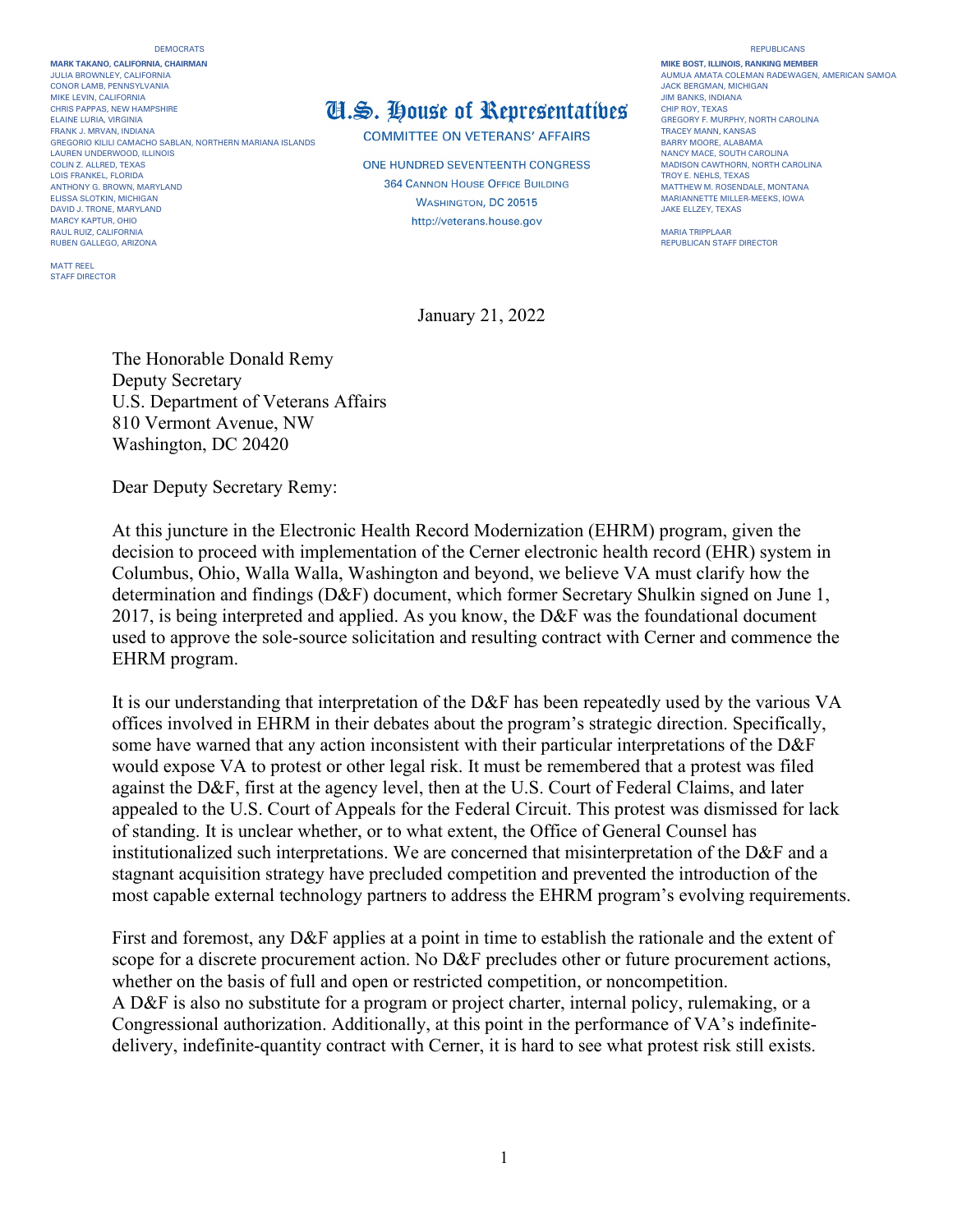Turning to the language of the D&F, in its "Determination" section it states the following:

*Under the contract, at a minimum, Cerner will provide the full scope of services, including integration, configuration, testing, deployment, hosting, organizational change management, training, and sustainment, and licenses necessary to deploy the DoD's EHR system in a manner that meets VA needs. The contract will also address all EHR functions supporting clinical care including revenue cycle, in-patient, ambulatory, as well as home care, ancillaries, and specialties to include dental. The contract will also address nonclinical core functional requirements, which may include inventory management/supply chain capabilities.*

The document's central premise is that VA will purchase and deploy "the DoD's EHR system in a manner that meets VA's needs." The D&F leaves for subsequent interpretation whether this simply means the Cerner EHR system or the Cerner EHR system with identical or substantially similar composition as in the Department of Defense (DoD). While the D&F identifies functions including "revenue cycle, in-patient, ambulatory…home care, ancillaries, and specialties to include dental," it is silent on other functions. Though the D&F states the "contract will also address non-clinical core functional requirements, which may include inventory management/supply chain capabilities" the use of "may" seems to render inventory management/supply chain capabilities optional, and no other such functional requirements are identified. From the outset of the EHRM program, Office of Electronic Health Record Modernization leadership touted their intention to purchase and implement more Cerner EHR modules and functionality than DoD had. This suggests VA originally interpreted the D&F to refer to the Cerner EHR system generally.

However VA has interpreted the D&F conceptually, EHRM program executives' actions to date appear selectively inconsistent with its language. For example, the original scope of work called for Cerner to integrate the Henry Schein Dentrix software used by DoD, but VA has now directed Cerner to develop its own dental module. In contrast, Cerner's revenue cycle software has been retained as it has struggled in the West Consolidated Patient Account Center. The D&F's characterizations of the dental and revenue functionalities are equally subject to interpretation, but opposite decisions have been made. Turning to a third example, the "Determination" section is clear that Cerner's services will include integration. As you know, the feasibility of bringing a third-party integrator into the EHRM program is presently a topic of intense study. Putting aside the advantages and disadvantages of this approach, if VA is relying on the D&F as prescriptive into the future, a third-party integrator would be impermissible. Only a selective interpretation would permit it. Finally, the D&F has reportedly been used to color the protracted internal debate to select between Cerner's patient portal, dubbed MyVAHealth, and VA's patient portal My Health*e*Vet. The "Determination" section of the D&F does not mention a patient portal. Paragraph 7 of the "Findings" section does refer to a patient portal in the context of the benefits of a single common system across VA and DoD, in what seems to be a descriptive statement of needed capability. Relying on the D&F to direct a patient portal decision would be inappropriate, as the "Determination" and "Findings" sections do not carry equal weight, and the language within "Findings" does not identify a particular patient portal.